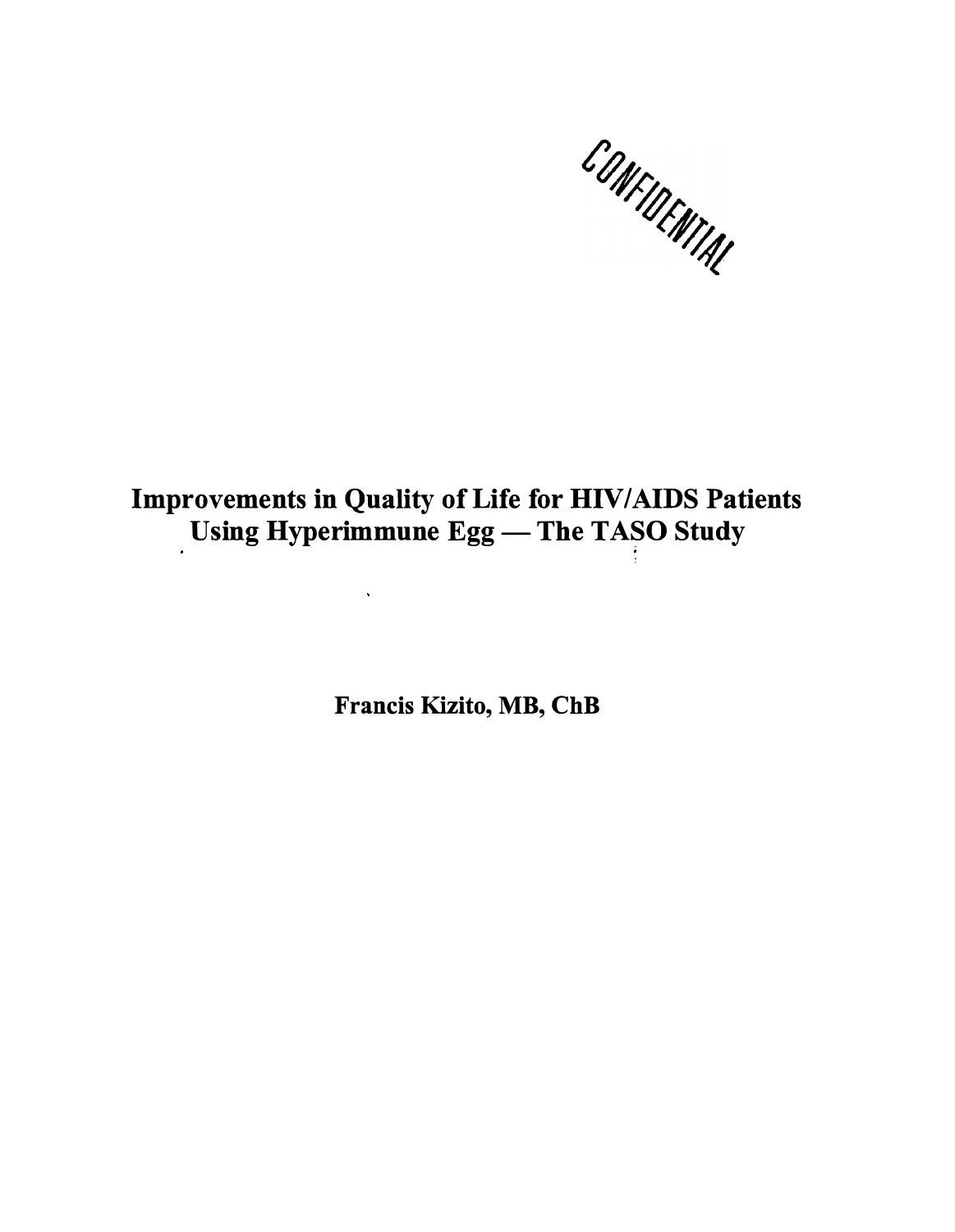## **Improvements in Quality of Life for HIV/AIDS Patients Using Hyperimmune Egg — The TASO Study**

Francis Kizito, MB, ChB

## Introduction

Management of HIV/AIDS and its long list of associated opportunistic infections has been the subject of textbooks and numerous scientific articles. While no cure for HIV infection presently exists, the introduction of ARVs and novel therapies for opportunistic infections have brought some improvements in care. But a major problem for HIV patients on the African continent, where the HIV epidemic is worst, is the almost total unavailability of antiretroviral drugs (ARVs). A UNAIDS Commission reports that 99.9% of the 30 million HIV/AIDS patients in Africa have no present access to ARVs. Nor is that percentage likely to change as the disease continues to spread rapidly throughout the continent. The complex issues of triple-drug ARV use, growing incidence of resistance, expensive infrastructure required to administer and monitor ARV s and the high levels of toxicity associated with ARV use are additional barriers to adoption of these drugs.  $6,7,8$  Improvements in quality of life should be a primary goal in the management of any disease, and can be elusive for HIV/AIDS patients.

The Aids Support Organization (TASO) of Uganda provides butpatient medical and counseling care for HIV positive patients who have illness or opportunistic infections. This usually comes in the form of antibiotic, anti-fungal, anti-tuberculosis, anti-pyretic, and anti-diarrhea medications and will often include nutrition. counseling and other "quality of life" services. It does not supply or manage ARV therapy. TASO has recently become interested in a new and novel approach to management of our patients, namely, a

food supplement scientifically designed to provide broad-based immune support to key body functions. The product, Immune 26\*, is not a drug, nor does it function like a drug. Rather, it is dried hyperimmune egg from laying hens that have been vaccinated with 26 or more human pathogens. This produces eggs rich in antibodies . and numerous other immune co-factors that act against intestinal pathogens and provide anti-inflammatory activity when the product is consumed $(9)$ . This product is supported by twenty years of research studies and currently carries over 100 United States and international patents. The product purportedly:

- Balances and supports the immune system
- Helps maintain cardiovascular function and a healthy circulatory system
- . Helps maintain digestive tract health
- . Helps modulate inflammatory responses
- . Helps maintain flexible and healthy joints
- . Helps increase energy levels
- . Helps to enhance a sense of well-being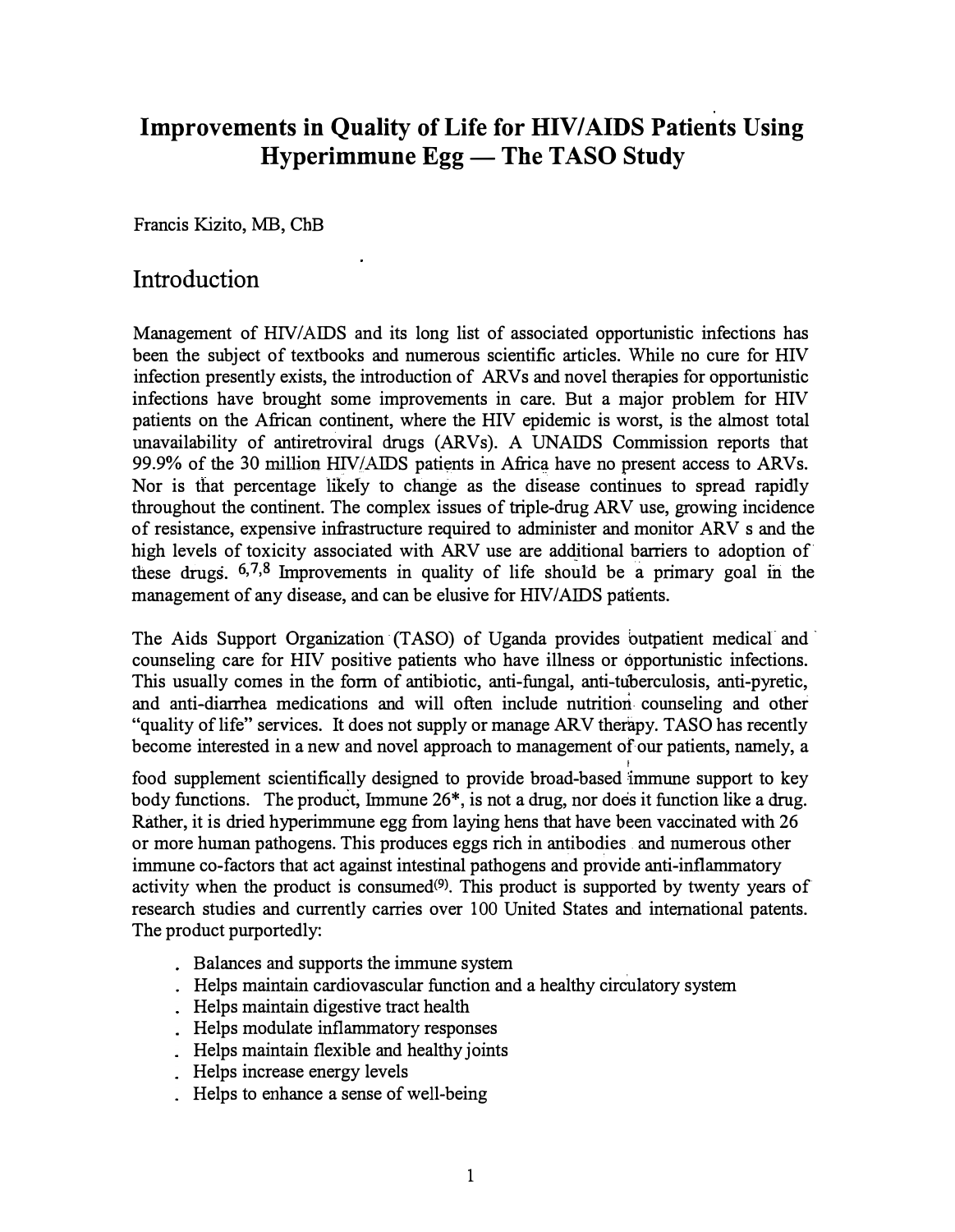The American FDA and the Uganda National Drug Authority (NDA) both consider this hyperimmune egg product ( Immune 26\*) to be a food supplement.

Since all infectious diseases are known to put stress on the immune system and HN specifically attacks and destroys immune function, it seemed reasonable to test a scientifically credible immune-enhancing supplement.

## Methods and Study Design

To assess the efficacy of the hyperimmune egg powder to improve quality of life, a small pilot study of ten $(10)$  patients was first employed. After a four-week review, results were sufficiently impressive that the study group was expanded by forty (40) additional patients, in two groups of twenty. The initial group of ten names had been picked randomly from a bowl containing thirty names of symptomatic patients willing to participate. This group (Group A) was followed for eight weeks. The second group consisted of twenty names picked randomly from a bowl containing the names of fifty symptomatic patients willing to participate. This group (Group B) was followed for six weeks. The third group consisted of the twenty sickest patients seen that clinic day out of fifty patients seen that day. This group (Group C) was followed for four weeks.

Only known HIV positive patients with symptomatic illness participated. None of the patients were now or ever had been on antiretroviral drugs. All participants were counseled and their consent obtained. All patients came from peri-urban, very-fow income areas. They were required to pay the standard office visit fee of 500 Ugandan shillings(28 cents U.S.) There was no charge for the hyperimmune egg food supplement

The study was an open-label study without placebo controls. But to decrease placebo effects, patients were told only that the product was being tested to see of it would be "of help" or "of no help" in their situation. Since most patients had participated in several previous studies testing various vitamin, mineral, herbal, and food supplement products where results were insignificant, there was little reason for them to expect more from this product. The study extended from June through September, 2002.

To assess whether the hyperimmune egg product "helped" or "didn't help", a three-page, multi-systems, signs-and-symptoms evaluation was done on each clinic visit. All patients were seen and evaluated only by the author (Dr. Kizito) of this paper .

Each study participant was instructed to take three capsules of product three times daily. Each capsule contained 0.5 gm, making the total daily dose 4.5 gm of product, equivalent to one third of an egg.

Laboratory studies were done on each participant at the beginning of the study and at the conclusion of the study for each of the three groups. The tests ineluded hemoglobin, white blood cell count and differential, urinalysis, erythrocyte sedimentation rate (ESR), and CD4 T-lymphocyte cell count. Each participant was weighed at the beginning and at the end of the study. All lab studies were done at the same on-site laboratory and by the same technician.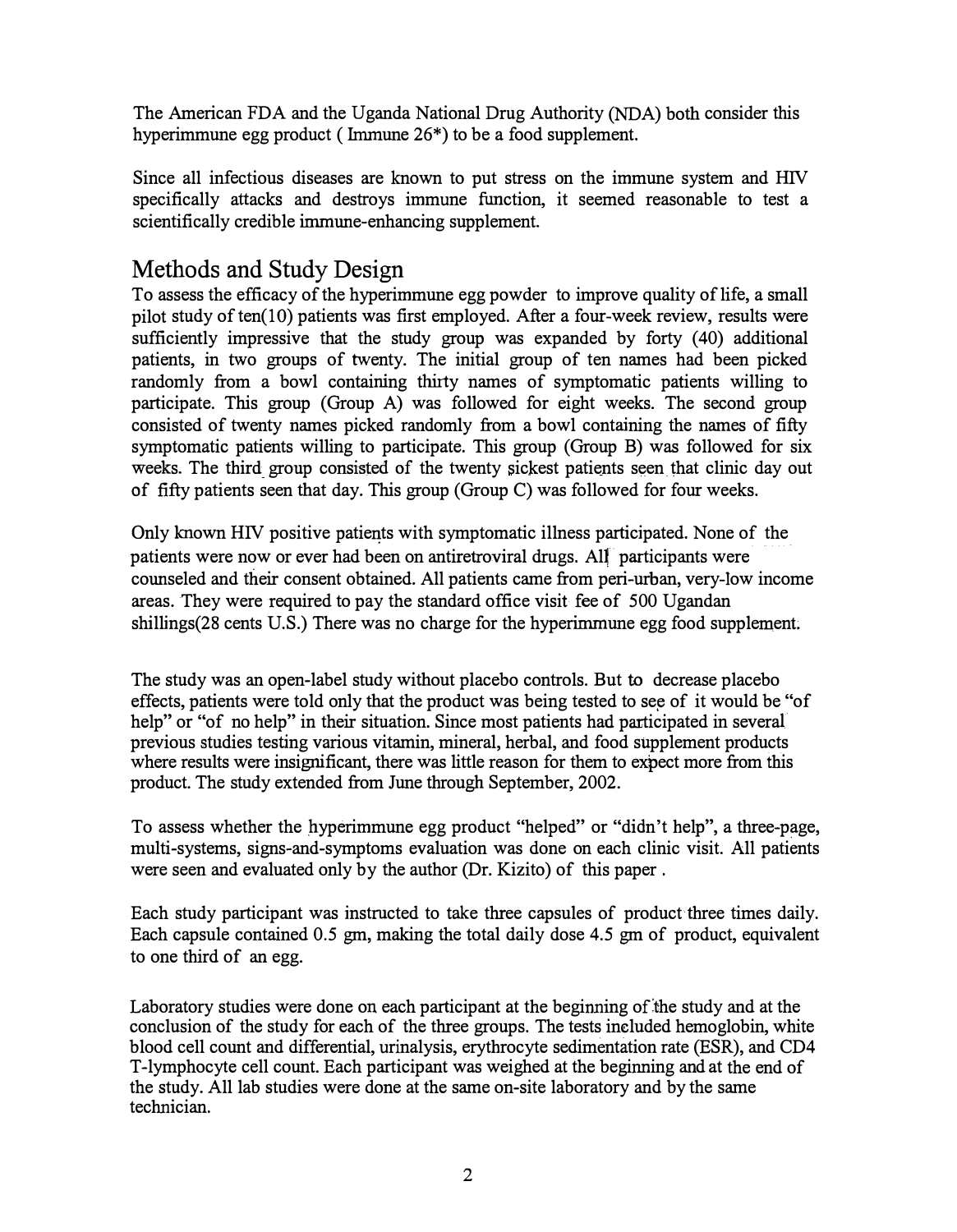## **Results**

Of the fifty patients initially recruited, thirty-one (15, 10, 6) continued in the study to completion. Evaluation of "drop outs" showed that a major reason was inability to pay for transportation to and from the clinic among those who lived furthest away or were poorest. Results are shown below for the three study groups.

| <b>Presenting sign</b> | <b>Initial</b> | <b>Four Week</b>        | % with  | % with   |
|------------------------|----------------|-------------------------|---------|----------|
| or symptom             | $(N=15)$       | $(N=15)$                | symptom | symptom  |
|                        |                |                         |         | improved |
| Anorexia               | 7              | $\theta$                | 47 %    | 100%     |
| Fever                  | 5              |                         | 33 %    | 80 %     |
| Fatigue                | 9              |                         | 60%     | $89\%$ . |
| Poor Sleep             | 7              | $\overline{2}$          | 47 %    | 71 %     |
| Bone or Joint Pain     | 8              | 3                       | 53 %    | $.63\%$  |
| <b>Dizziness</b>       | 6              | $\overline{4}$          | 40 %    | 33 %     |
| <b>Abdominal Pain</b>  | 9              | 3                       | 60%     | 67.%     |
| Cough                  | 10             | 8                       | 67 %    | $-20 \%$ |
| Chest Pain             | 6              | $\overline{\mathbf{3}}$ | 40 %    | 50 %     |
| Headache               | 9              | 5                       | 60 %    | 44 %     |
| Diarrhea               | 3              | $\overline{0}$          | 20 %    | 100 %    |
| <b>Night Sweats</b>    | 5              | $\overline{2}$          | 33 %    | 60 %     |
| Dyspnea                | 9              | $\overline{2}$          | 60 %    | 78 %     |
|                        |                |                         |         |          |

#### **Table 1 - Changes in the occurrence of common signs and symptoms presenting initially and after four weeks use of hyperimmune egg (Group C)**

### **Table 1.1 - Changes in laboratory results after four weeks of administration of hyperimmune egg (Group C)**

| <b>Lab Test</b> | Improved | Worsened | <b>Unchanged</b> |  |
|-----------------|----------|----------|------------------|--|
|                 |          |          |                  |  |
| Hemoglobin      | 27 %     | 53 %     | 20%              |  |
| <b>ESR</b>      | 27 %     | 73 %     | ---              |  |
| CD4             | 20 %     | 73 %     | 7%               |  |
| Weight          | 40 %     | 47 %     | 13 %             |  |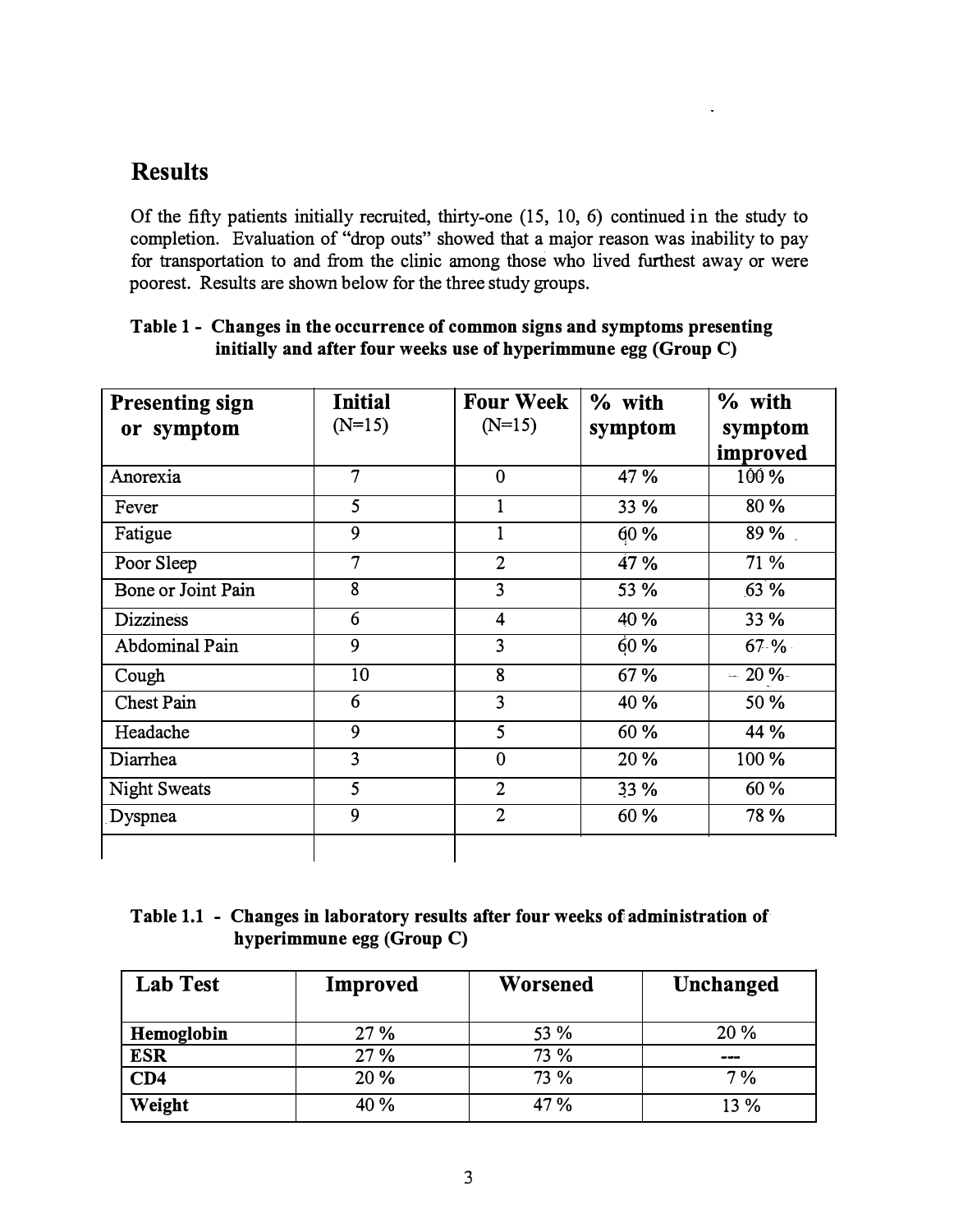| <b>Presenting sign</b> | <b>Initial</b>          | <b>Six Week</b> | % with  | % with   |
|------------------------|-------------------------|-----------------|---------|----------|
| or symptom             | $(N=10)$                | $(N=10)$        | symptom | symptom  |
|                        |                         |                 |         | improved |
| Anorexia               | 5                       | $\mathbf{0}$    | 50 %    | 100 %    |
| Fever                  | $\overline{2}$          | 1               | 20 %    | 50 %     |
| Fatigue                | 5                       | $\mathbf{1}$    | 50 %    | 80 %     |
| Poor Sleep             | 3                       | 1               | 30 %    | 67 %     |
| Bone or Joint Pain     | 5                       | 3               | 53 %    | 63 %     |
| <b>Dizziness</b>       | 6                       | $\mathbf{1}$    | 60 %    | 83 %     |
| <b>Abdominal Pain</b>  | 4                       | 1               | 40 %    | 83 %     |
| Cough                  | 7                       | 5               | 70 %    | 29 %     |
| <b>Chest Pain</b>      | 5                       | 5               | 50 %    | $0\%$    |
| Headache               | 8                       | 4               | 80 %    | 50 %     |
| Diarrhea               | $\overline{\mathbf{4}}$ | $\mathbf{0}$    | 40 %    | 100 %    |
| <b>Night Sweats</b>    | $\overline{2}$          | $\overline{2}$  | 20 %    | $0\%$    |
| Dyspnea                | $\overline{5}$          | 1               | 50 %    | 80 %     |
| Memory Loss            | 5                       | $\mathbf{0}$    | 50 %    | 100%     |

### Table 2 - Changes in the occurrence of common signs and symptoms presenting initially and after six weeks use of hyperimmune egg (Group B)

### Table 2.1 - Changes in laboratory results after six weeks of administration of hyperimmune egg (Group B)

| <b>Lab Test</b> | Improved | Worsened | Unchanged      |
|-----------------|----------|----------|----------------|
| Hemoglobin      | 30 %     | 50 %     | $20\%$         |
| <b>ESR</b>      | 30 %     | 60 %     | 10 %           |
| CD4             | 10 %     | 60 %     | 30 %<br>$\sim$ |
| Weight          | 50 %     | 30 %     | $20\%$         |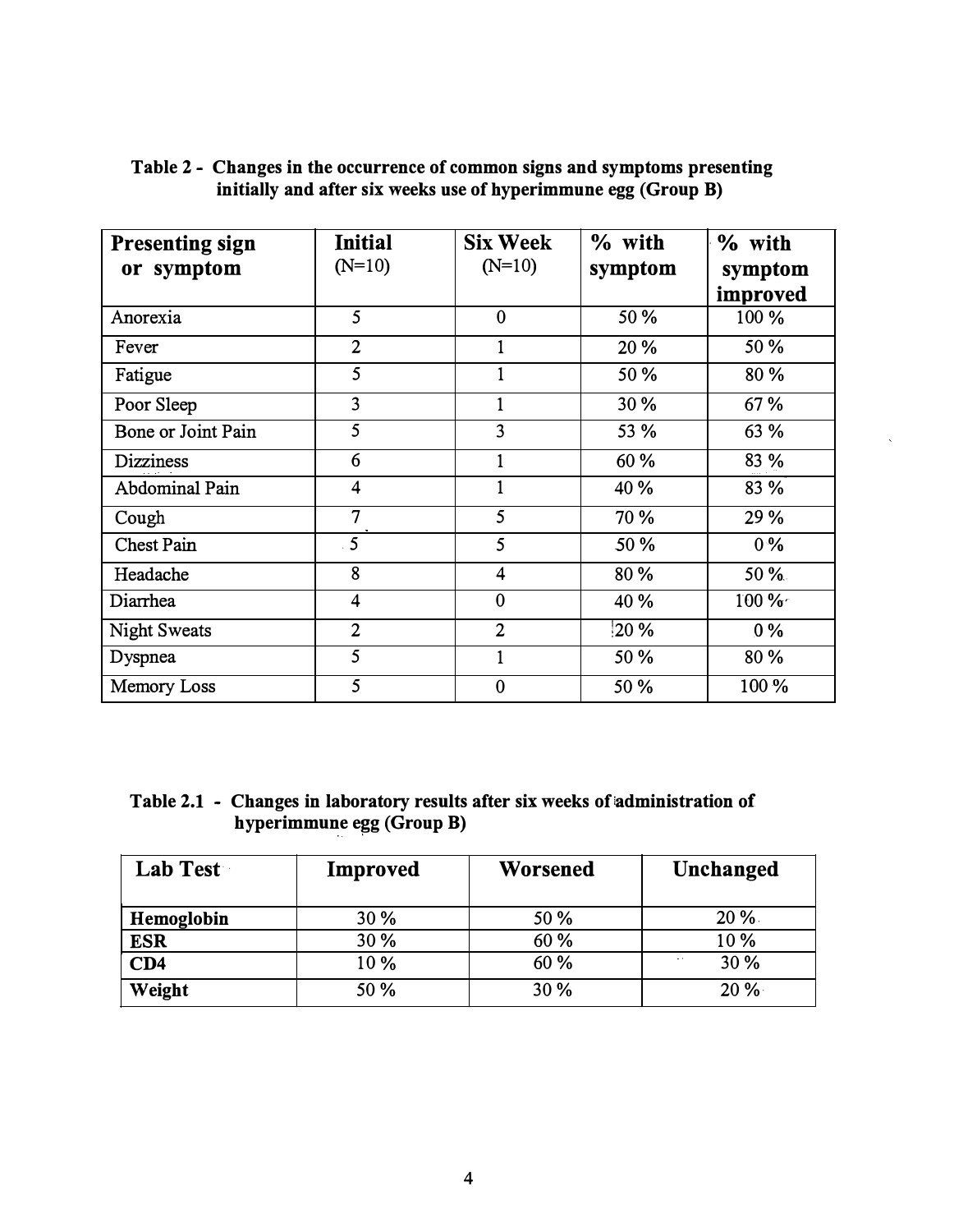| <b>Presenting sign</b>    | Initial                 | Eight          | % with          | % with       |
|---------------------------|-------------------------|----------------|-----------------|--------------|
| or symptom                | $(N=6)$                 | <b>Week</b>    | symptom         | symptom      |
|                           |                         | $(N=6)$        |                 | improved     |
| Anorexia                  | $\overline{2}$          | $\bf{0}$       | 33 %            | 100 %        |
| Fever                     |                         | $\mathbf{0}$   | 17%             | 100 %        |
| Fatigue                   |                         | $\mathbf{0}$   | 17%             | 100 %        |
| Poor Sleep                |                         | $\mathbf{0}$   | 17%             | 100 %        |
| <b>Bone or Joint Pain</b> |                         | $\mathbf{0}$   | 17%             | 100 %        |
| <b>Dizziness</b>          | $\mathbf{0}$            | $\mathbf{0}$   | $0\%$           |              |
| <b>Abdominal Pain</b>     | $\overline{2}$          |                | 33 %            | 50%          |
| Cough                     | $\overline{2}$          | $\overline{2}$ | 33 %            | $0\%$        |
| Chest Pain                | $\overline{2}$          | 1              | 33%             | $\cdot$ 50 % |
| Headache                  | $\overline{\mathbf{4}}$ | $\overline{2}$ | 67%             | 50 %         |
| Diarrhea                  | $\mathbf{0}$            | $\cdot$ 0      | $0\%$           |              |
| <b>Night Sweats</b>       | $\mathbf{0}$            | $\mathbf{0}$   | $\frac{1}{2}0%$ | $-$ %        |
| Dyspnea                   | $\overline{2}$          | 1              | 33 %            | 50 %         |
| Memory Loss               | 3                       | $\overline{0}$ | 50 %            | 100 %        |

### Table 3 - Changes in the occurrence of common signs and· symptoms presenting initially and after eight weeks use of hyperimmune egg (Group A)

Table 3.1 - Changes in laboratory results after eight weeks of administration of , hyperimmune egg (Group A)

 $\bar{\omega}$ 

| <b>Lab Test</b> | <b>Improved</b> | <b>Worsened</b> | <b>Unchanged</b> |
|-----------------|-----------------|-----------------|------------------|
|                 |                 |                 |                  |
| Hemoglobin      | 33 %            | 50 %            | 17 %             |
| <b>ESR</b>      | 83 %            | $0\%$           | 17%              |
| CD4             | 33 %            | 50 %            | 17%              |
| Weight          | 100 %           | $0\%$           | --               |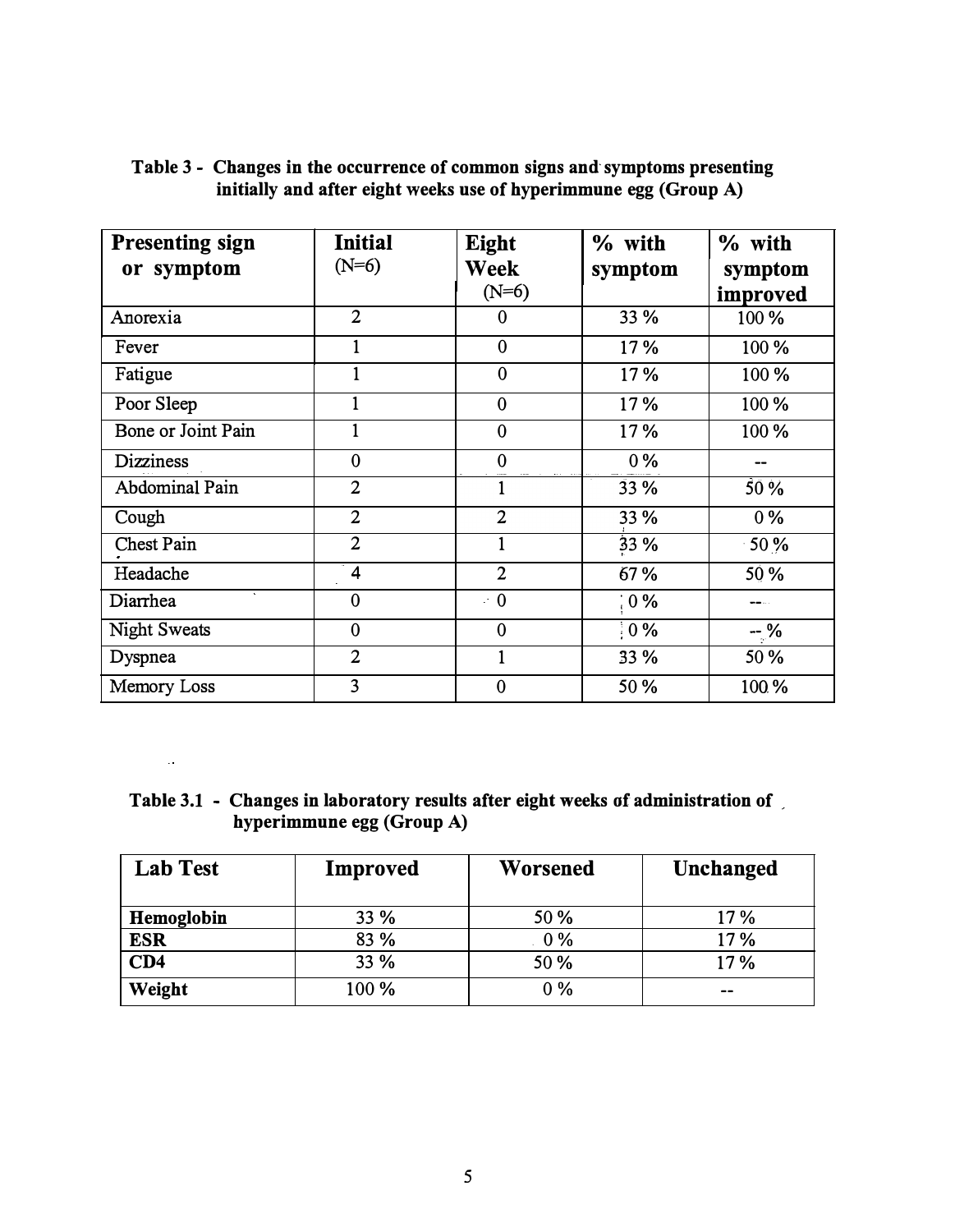| <b>Presenting sign</b> | <b>Initial</b> | Final                   | % with  | % with   |
|------------------------|----------------|-------------------------|---------|----------|
| or symptom             | $(N=31)$       | $(N=31)$                | symptom | symptom  |
|                        |                |                         |         | improved |
| Anorexia               | 14             | $\overline{0}$          | 45 %    | 100 %    |
| Fever                  | 8              | $\mathbf{1}$            | 26 %    | 88 %     |
| Fatigue                | 15             | 1                       | 49 %    | 93 %     |
| Poor Sleep             | 11             | 3                       | 36 %    | 73 %     |
| Bone or Joint Pain     | 14             | 6                       | 45 %    | 57%      |
| Dizziness              | 12             | 5                       | 39 %    | 58 %     |
| <b>Abdominal Pain</b>  | 15             | 6                       | 48 %    | 60 %     |
| Cough                  | 19             | 15                      | 61 %    | 21%      |
| Chest Pain<br>÷.       | 13             | 9                       | 42 %    | 31%      |
| Headache               | 21             | 11                      | 68 %    | 48 %     |
| Diarrhea               | 8              | $\mathbf{1}$            | 23%     | 88%.     |
| <b>Night Sweats</b>    | $\overline{7}$ | $\overline{\mathbf{4}}$ | 23 %    | 43 %     |
| Dyspnea                | 16             | $\overline{4}$          | 52 %    | 75 %     |
| <b>Memory Loss</b>     | 6              | $\mathbf{0}$            | 19 %    | 100 %    |

#### Table 4 - Summary of changes in the occurrence of common signs and symptoms for all three study groups

Results are shown on Table 1, Table 2, and Table 3 for Group C, Group B, and Group A respectively. Table 4 represents the combined summary of all three groups.

Observations can be made as follows:

- I. Signs and symptoms associated with gastrointestinal function showed substantial improvement (see Table 4): anorexia was 100% improved, abdominal pain 60% improved, and diarrhea 88% improved.
- 2. Symptoms relating to CNS-brain function also showed substantial improvement (see Table 4): short-term memory loss was 100% improved, dizziness 58% improved, headache 48% improved, and definitely feeling better  $(N=27 \text{ of } 31)$ 87% improved.
- 3. Constitutional systemic parameters also showed high levels of improvement ( see Table 4): fever 88% improved, fatigue 91% improved, poor sleep 73% improved, definitely feeling better 87%.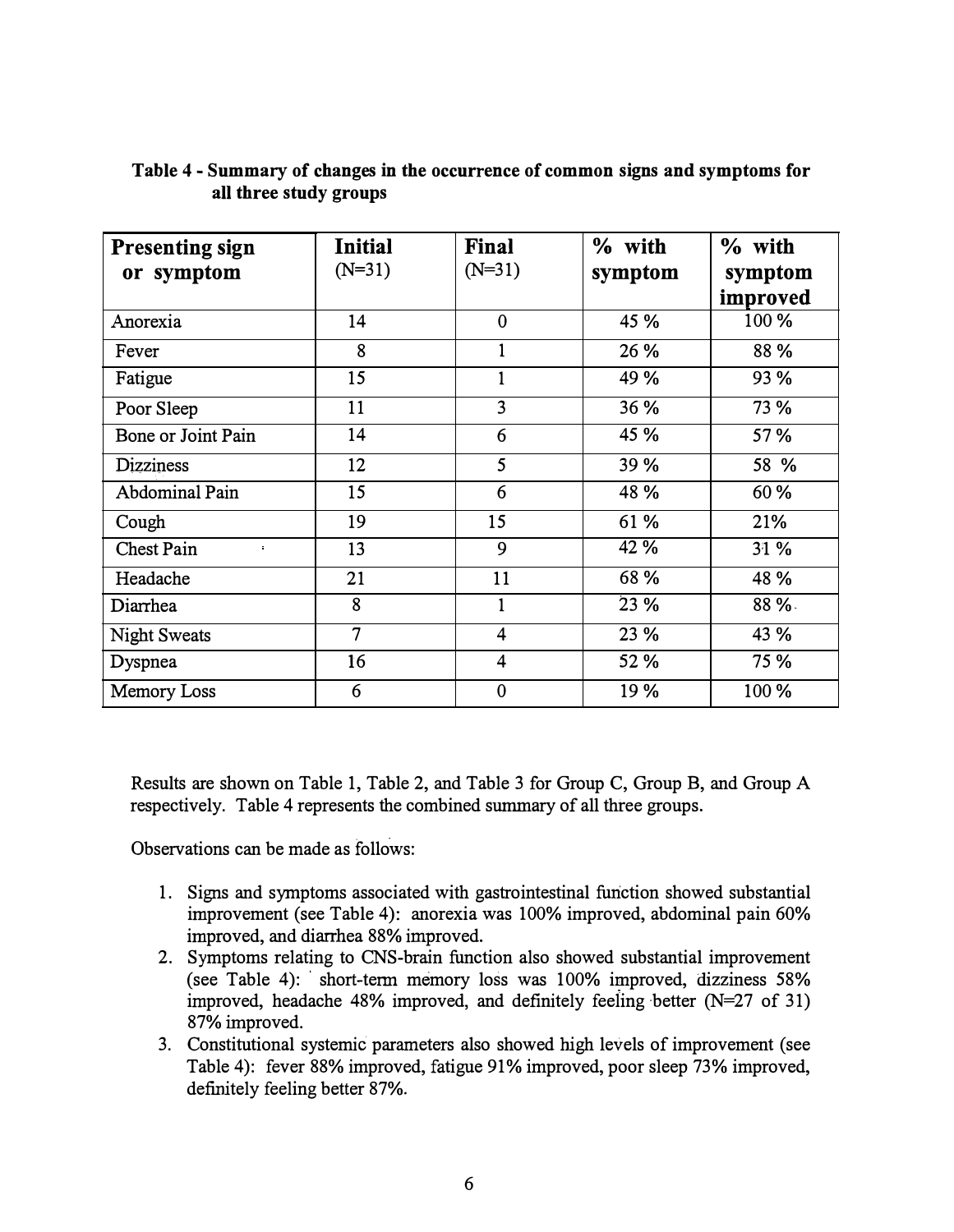- 4. Less responsive were cough  $-21\%$  improved and chest pain  $-31\%$  improved. This was probably a reflection of those with active tuberculosis  $-$  a chronic disease slower to respond to usual treatment programs.
- 5. Of those with dyspnea, 75% improved. This could reflect improved cardiac function, decreased pulmonary inflammation, or a general increase in strength.
- 6. Weight gain showed progression in the three groups over time: four weeks (Table 1.1) 40% improved, six weeks (Table 2.1) 50% improved, and eight weeks (Table 3 .1) 100% improved.
- 7. Erythrocyte Sedimentation Rate (ESR) also showed progressive improvement over time: 27% at four weeks, 30% at six weeks, and 83% at eight weeks. This probably reflects a decreasing level of systemic illness and inflammation with longer use of Immune 26.
- 8. Interestingly, CD4 counts improved in a number of clients in each group, suggesting a strengthening of immune function. One wonders if giving Immune 26 longer or in larger amounts would produce greater gains in CD4 counts.

In our TASO study, each participant had come to the clinic because they were ill and "didn't feel well." Of the 31 total participants all but four stated they were "much improved," or "definitely b etter" by the end of the study. Though this is a subjective response, it is significant because of how enthusiastically it was expressed by most.

In the four week Group (C):

J.B. -age 40 female stated, "this gives me a lot of energy and good appetite, and my fevers are gone."

J.N. - age 36 female, "I can now do work around the house, and the swelling in my feet has gone."

F.N. – age 22 male, noted he was "quite strong now and have a good appetite."

H.M. - age 42 female said she was "improved and can cultivate my land now ... very high appetite."

J.T.  $-43$  year old woman is "smiling because of this food... much gain in energy ... could hardly walk, and had paralysis, now can walk three kilometers with strength in my muscles."

#### In the six week Group  $(B)$ :

L.A. - 30 year old female "appetite is improved and there's less bone pain."

F.K.  $-48$  year old male "much improvement and now very good appetite."

A.K. -40 year old female ''No more fevers or headaches. I have more strength and less fatigue."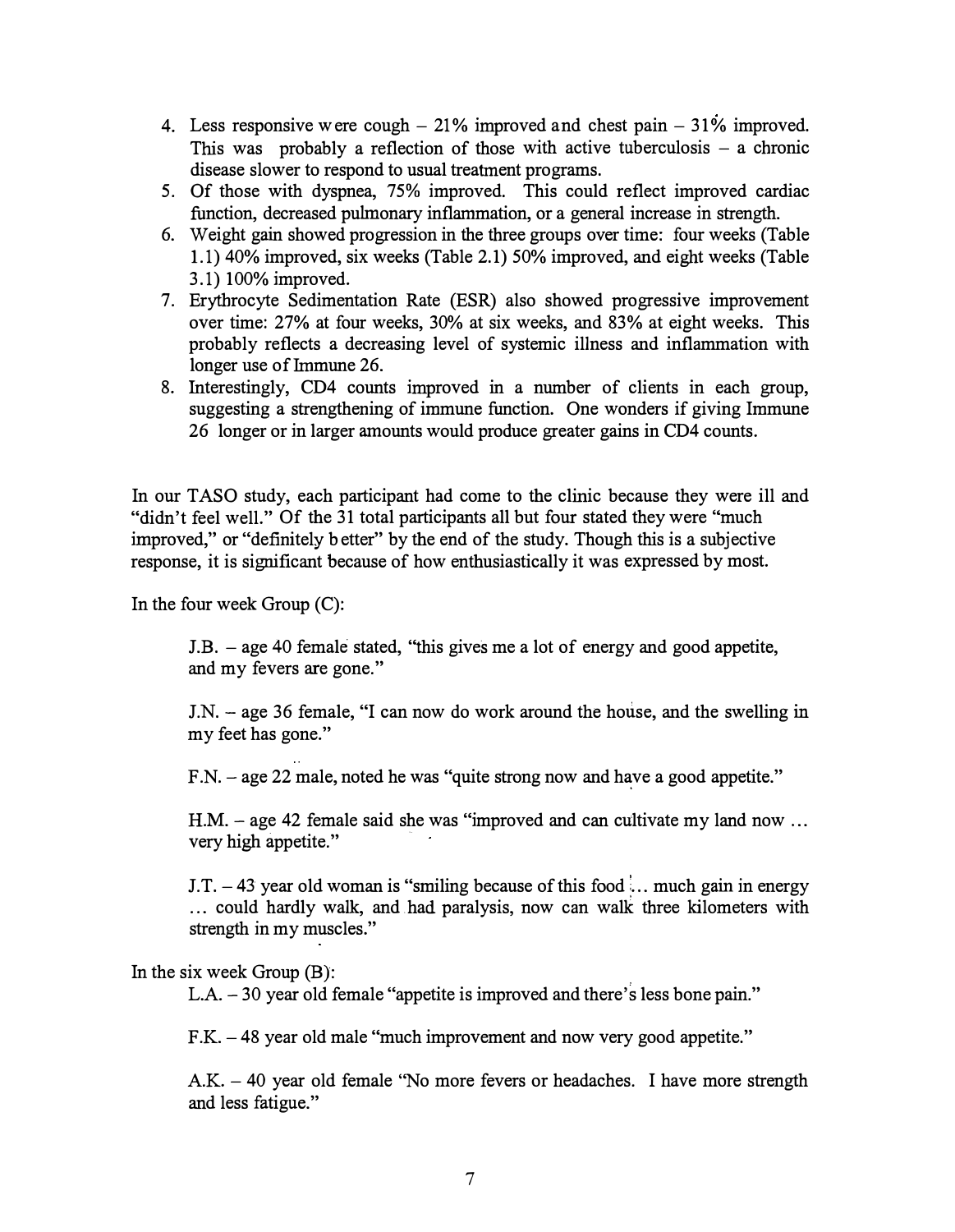S.N.  $-28$  year old female "this stuff has improved my strength and I feel good." In the eight week Group (A):

D.M. - 43 year old male "I'm greatly improved on the supplement."

P.N. - 45 year old female "this product is very helpful, felt better in one week."

M.N. -43 year old female "Felt much improved in two weeks." At the end of eight weeks, "I'm doing real well and have now a good appetite."

### Discussion:

Infectious diseases are the number one cause of death worldwide<sup>(1)</sup>. And nowhere is this more true than on the African continent. Ancient diseases like leprosy, polio, cholera and bubonic plague are still ever present. And emerging African killer viruses like Ebola, Crimean-Congo fever, Rift Valley fever, Lassa fever, and O'nyong-nyong fever make headlines regularly $(2)$ .

Human acquired immune deficiency syndrome (HIV/AIDS) is now believed to have arisen from animal primates in sub-Saharan Africa<sup>(3)</sup>. And Africa remains the primary reservoir for this disease. A UNAIDS report estimates that 70% of the worlds 40 million  $HIV$ -infected people live in Africa, and that 2 million die annually; Current estimates range from  $6.2\%$  prevalence in Uganda to  $32\%$  in Zimbabwe and  $38\%$  in Botswana<sup>(5)</sup>. Health management for these large, infected populations represents a major unsolved problem for all African countries. Quality of life remains marginal for millions.

TASO Uganda LTD is a local NGO (non-government organization) founded in 1987 and: today is the largest organized national response to the HIV/AIDS epidemic in Uganda. TASO has seven major provincial centers and a dozen additional dutreach sites where trained personnel provide support services and medical care on an outpatient basis<sup>(4)</sup>. The TASO mission is "to improve quality of life for persons affected by HIV."

HIV/AIDS poses some unique challenges for the African continent. Anti-retroviral drugs are unlikely to be a helpful answer in the foreseeable future. Their inability to cure, high costs to administer, high rates of resistance, and unacceptable levels of toxicity<sup>(7)</sup> make. them u nsuitable for Africa's i mmediate n eeds. And d espite p ressures by international organizations and pharmaceutical companies to encourage greater ARV use by Africa, it is difficult to envision their effective use here. Even in developed countries with sophisticated clinical and laboratory infrastructures the limitations of ARVs are being recognized $(7)$ .

"We need something else in addition to anti-retrovirals; otherwise we are not going to move forward in this field," says Dr. Jose<sup>-</sup> Gatell, Co-Chair of the 2002 Barcelona International AIDS Conference. "We need to treat the immune system," he says. "With anti-retroviral therapy, we have reached the roof."(6)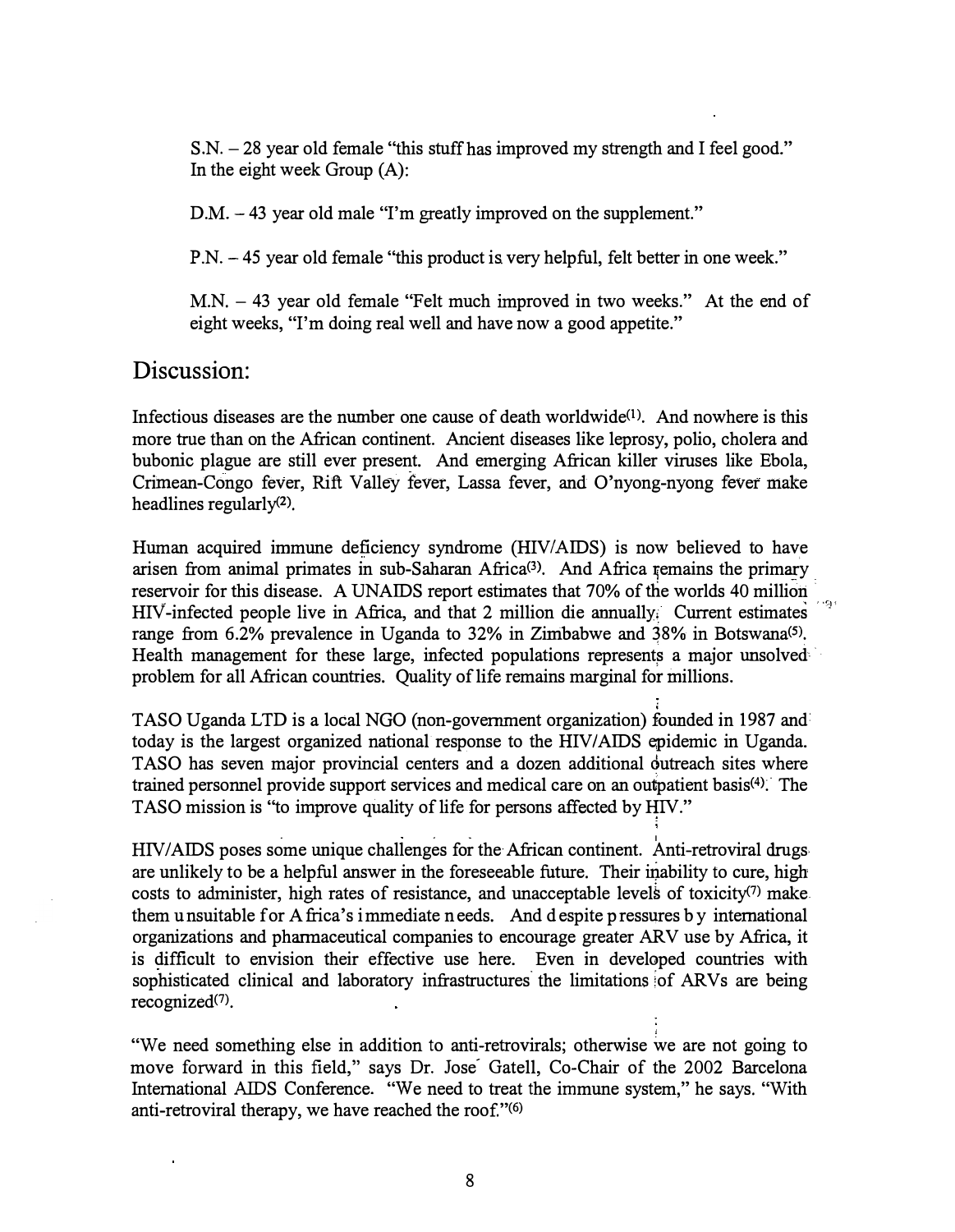TASO does not administer ARVs; our focus is on management of the multiple opportunistic infections seen in our AIDS clients. Hyperimmune egg, being a food supplement with reported unique abilities to support immune function, seemed to fit TASO interests. Arkion Life Sciences, whose scientists developed this product state clearly that the product is not intended to treat or cure any classified diseases. Rather, by supporting body systems and functions, it may improve quality of life  $-$  a TASO goal.

Our focused HIV/AIDS population seemed ideal for evaluating this product inasmuch as our clients demonstrate well recognized structure-function problems. These include gastrointestinal malfunction, cerebral dementias, musclulo-skeletal weakness and wasting, and constitutional systemic symptoms<sup>(8)</sup>. Interestingly, failures in all these systems tend to parallel failures in immune functions, as roughly e videnced by falling CD4 lymphocyte counts. The TASO patient evaluation forms were designed to test these structures a nd t heir functions through t he s igns and symptoms u sually associated w ith them. The study demonstrated impressive improvements in gastrointestinal function, CNS-brain function, constitutional systemic parameters, body weight and muscle strength, and Erythrocyte S edimentation R ates. Eight-seven p ercent  $(87%)$  of p atients said they were "definitely improved" at the end of the study.

While TASO and the world await a *cure* for HN, or- a vaccine;to *prevent* it, the use of a non-toxic, immune-enhancing food supplement to improve quality of life has substantial appeal..

### **Conclusion:**

The purpose of this T ASO Study was to test whether hyperimmune egg would or would not improve quality of life for a sick RN/AIDS population. The product demonstrated an impressive overall ability to improve signs and symptoms (i.e. quality of life) and with no apparent toxicity or undesirable side effects. These results suggest that hyperimniune egg could play an important role in African countries looking for a scientifically sound, non-toxic, easy-to-administer food supplement that demonstrates an impressive ability to improve quality of life. Because it can safely be administered by nurses in small village health stations, it is well suited to present realities in Africa: The T ASO experience further suggests that reductions in expensive hospital care might be achievable with· hyperimmune egg.

**Dr. Francis Kizito received his Bachelor of Medicine and Bachelor of Surgery Degrees from Makerere University School of Medicine and has been with TA.SO since October 1998. I:Ie is presently Chief Medical Officer and oversees the medical support services for the seven major TASO Centers throughout Uganda.** 

<sup>\*</sup>Unlike scientific articles evaluating a generic drug, I have explicitly recognized this hyperimmune egg product by brand name **(Immune 26). This is important here since, unlike drugs which are almost always single chemical compounds, hyperimmune egg contains scores of antibodies, immune-modulating co-factors, and nutritional substances that could vary widely from different producers, depending on vaccinating antigens, feed given the chickens, and production techniques. Consistent with scientific correctness, it is important to note that this study only evaluated Immune 26.**